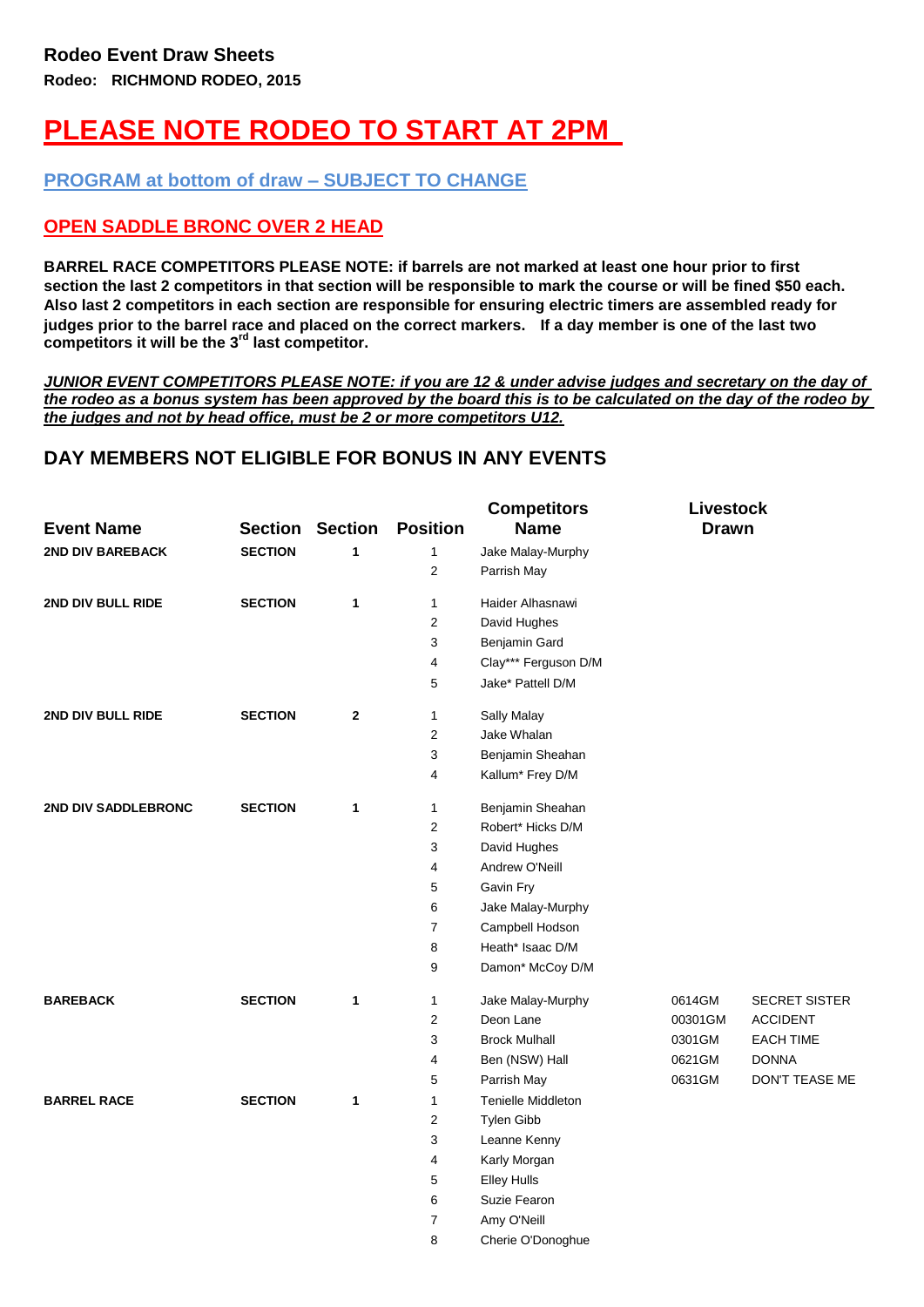|                           |                |              | 9                | Sharon Fayers                          |                 |                    |
|---------------------------|----------------|--------------|------------------|----------------------------------------|-----------------|--------------------|
|                           |                |              | 10               | Jo Caldwell                            |                 |                    |
|                           |                |              | 11               | Dusty McPhee                           |                 |                    |
|                           |                |              | 12               | Nicola Lillyman                        |                 |                    |
|                           |                |              | 13               | Cheyenne Whitwell                      |                 |                    |
|                           |                |              | 14               | Jaemi-Lee Krause                       |                 |                    |
|                           |                |              | 15               | Shianne O'Donoghue-Kent                |                 |                    |
|                           |                |              | 16               | Montana O'Donoghue-Kent                |                 |                    |
|                           |                |              | 17               | Stephanie Gard                         |                 |                    |
| <b>BREAKAWAY ROPING</b>   | <b>SECTION</b> | 1            | 1                | <b>Elley Hulls</b>                     |                 |                    |
|                           |                |              | 2                | Cheyenne Whitwell                      |                 |                    |
|                           |                |              | 3                | Anna McPhee                            |                 |                    |
|                           |                |              | 4                | Stephanie Gard                         |                 |                    |
|                           |                |              | 5                | Cherie O'Donoghue                      |                 |                    |
|                           |                |              | 6                | Leanne Kenny                           |                 |                    |
|                           |                |              | $\overline{7}$   | Suzie Fearon                           |                 |                    |
|                           |                |              | 8                | Rachelle Carlo                         |                 |                    |
|                           |                |              | 9                | Dusty McPhee                           |                 |                    |
|                           |                |              | 10               | Jaemi-Lee Krause                       |                 |                    |
| <b>BREAKAWAY ROPING</b>   | <b>SECTION</b> | $\mathbf{2}$ | $\mathbf{1}$     | <b>Bridie Davison</b>                  |                 |                    |
|                           |                |              | 2                | Lee** Westlake D/M                     |                 |                    |
|                           |                |              | 3                | Karly Morgan                           |                 |                    |
|                           |                |              | 4                | Kelly Westlake                         |                 |                    |
|                           |                |              | 5                | Rae-Etta Harrison                      |                 |                    |
|                           |                |              | 6                | <b>Tenielle Middleton</b>              |                 |                    |
|                           |                |              | $\overline{7}$   | Shianne O'Donoghue-Kent                |                 |                    |
|                           |                |              | 8                | Jo Caldwell                            |                 |                    |
|                           |                |              | 9                | Nicola Lillyman                        |                 |                    |
|                           |                |              | 10               | Sharon Fayers                          |                 |                    |
| <b>BULL RIDE</b>          | <b>SECTION</b> | 1            | 1                | <b>Matt Boland</b>                     | 92 DB           | <b>DUNN DEAL</b>   |
|                           |                |              | 2                | Ben (NSW) Hall                         | 23 DB           | VOODO BAYOU        |
|                           |                |              | 3                | <b>Bryden Atkins</b>                   | 2 DB            | SUICIDAL BLONDE    |
|                           |                |              | 4                | Darcy McBean                           | 78 DB           | HOT ROD            |
|                           |                |              | 5                | Benjamin Sheahan                       | 87 DB           | <b>DIRTY DEEDS</b> |
|                           |                |              | 6                | Sally Malay                            | 52 DB           | JABBAWOKEEZ        |
| <b>BULL RIDE</b>          | <b>SECTION</b> | $\mathbf{2}$ | 1                | Paddy Church                           | 52 DB           | JABBAWOKEEZ        |
|                           |                |              | $\overline{c}$   | Deon Lane                              | 2 <sub>DB</sub> | SUICIDAL BLONDE    |
|                           |                |              | 3                | Mitchell Paton                         | 92 DB           | <b>DUNN DEAL</b>   |
|                           |                |              | 4                | Luke Fielder                           | 11 DB           | POISON IVY         |
|                           |                |              | 5                | Johnson Davis                          | 78 DB           | HOT ROD            |
|                           |                |              | 6                | Jay Borghero                           | 23 DB           | VOODO BAYOU        |
|                           |                |              | 7                | Fraser Babbington                      | 87 DB           | <b>DIRTY DEEDS</b> |
|                           |                |              |                  |                                        |                 |                    |
| <b>JUNIOR BARREL RACE</b> | <b>SECTION</b> | 1            | 1<br>$\mathbf 2$ | Emily Haber<br><b>Brandee Ferguson</b> |                 |                    |
|                           |                |              | 3                | Charlie* Limpus D/M                    |                 |                    |
|                           |                |              | 4                | Jack* Wharton D/M                      |                 |                    |
|                           |                |              | 5                | Montana O'Donoghue-Kent                |                 |                    |
|                           |                |              | 6                | Lochlan Moloney                        |                 |                    |
|                           |                |              | 7                | Ellie Gard                             |                 |                    |
|                           |                |              | 8                | Halana Haber                           |                 |                    |
|                           |                |              | 9                | Ellysa Kenny                           |                 |                    |
|                           |                |              |                  |                                        |                 |                    |
| <b>JUNR BREAKAWAY</b>     | <b>SECTION</b> | 1            | 1                | Ellysa Kenny                           |                 |                    |
|                           |                |              | $\sqrt{2}$       | Liam* Welby D/M                        |                 |                    |
|                           |                |              | 3                | Darcy Harrison-Douglas                 |                 |                    |
|                           |                |              | 4                | Halana Haber                           |                 |                    |
|                           |                |              | 5                | Dylan* Isaac D/M                       |                 |                    |
|                           |                |              | 6                | Ellie Gard                             |                 |                    |
|                           |                |              | 7                | Lochlan Moloney                        |                 |                    |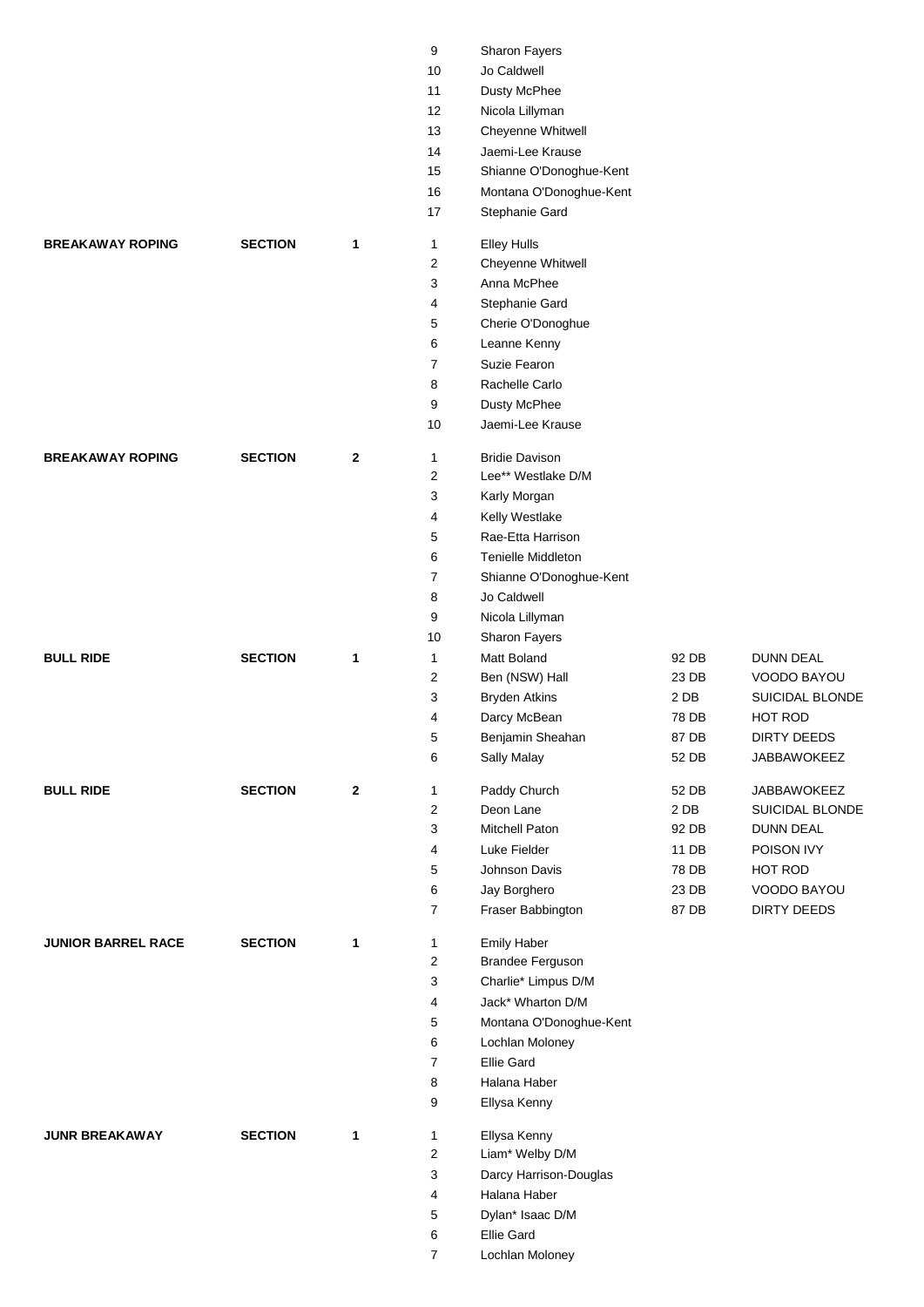|                              |                |   | 8                       | Darcy Kersh            |        |                       |
|------------------------------|----------------|---|-------------------------|------------------------|--------|-----------------------|
| <b>JUNIOR STEER RIDE</b>     | <b>SECTION</b> | 1 | 1                       | Haider Alhasnawi       |        |                       |
|                              |                |   | $\overline{\mathbf{c}}$ | Clay*** Ferguson D/M   |        |                       |
|                              |                |   | 3                       | Cody* Williams D/M     |        |                       |
|                              |                |   | 4                       | Darcy Kersh            |        |                       |
|                              |                |   | 5                       | Darcy Harrison-Douglas |        |                       |
|                              |                |   | 6                       | Lochlan Moloney        |        |                       |
|                              |                |   | $\overline{7}$          | Dylan* Isaac D/M       |        |                       |
|                              |                |   | 8                       | Liam* Welby D/M        |        |                       |
|                              |                |   | 9                       | Jake Whalan            |        |                       |
|                              |                |   | 10                      | Kallum* Frey D/M       |        |                       |
| <b>ROPE AND TIE</b>          | <b>SECTION</b> | 1 | $\mathbf{1}$            | Campbell Hodson        |        |                       |
|                              |                |   | 2                       | Lee Kimber             |        |                       |
|                              |                |   | 3                       | Shane Kenny            |        |                       |
|                              |                |   | 4                       | Clancy Middleton Jnr   |        |                       |
|                              |                |   | $\mathbf 5$             | Pat Sharpe             |        |                       |
|                              |                |   | 6                       | Jace Land              |        |                       |
| <b>SADDLE BRONC</b>          | <b>SECTION</b> | 1 | 1                       | Mark Walsh             | 0402GM | CAJOUN MAN            |
| Round 1                      |                |   | 2                       | Tony Hick              | 0203GM | CHANTELLE             |
|                              |                |   | 3                       | <b>Wade Seeds</b>      | 0751GM | <b>OUR CHOICE</b>     |
|                              |                |   | 4                       | Gavin Fry              | 500GM  | <b>LITTLE WARRIOR</b> |
|                              |                |   | 5                       | Adrian Chong           | 0101GM | <b>CORRYONG KID</b>   |
| <b>SADDLE BRONC</b>          | <b>SECTION</b> | 1 | $\mathbf{1}$            | Gavin Fry              |        |                       |
| Round 2 stock drawn at rodeo |                |   | 2                       | Wade Seeds             |        |                       |
|                              |                |   | 3                       | Tony Hick              |        |                       |
|                              |                |   | 4                       | Adrian Chong           |        |                       |
|                              |                |   | 5                       | Mark Walsh             |        |                       |
| <b>STEER WRESTLING</b>       | <b>SECTION</b> | 1 | 1                       | Adrian Chong           |        |                       |
|                              |                |   | $\overline{\mathbf{c}}$ | Arthur* Ferguson D/M   |        |                       |
|                              |                |   | 3                       | Clancy Middleton Jnr   |        |                       |
|                              |                |   | 4                       | Luke Fielder           |        |                       |
|                              |                |   | 5                       | Lee Kimber             |        |                       |
|                              |                |   | 6                       | Shane Kenny            |        |                       |
|                              |                |   | $\overline{7}$          | Mavryn Remfrey         |        |                       |
|                              |                |   | 8                       | <b>Terry Flute</b>     |        |                       |
|                              |                |   | 9                       | Jace Land              |        |                       |
|                              |                |   | 10                      | Cody Sheahan           |        |                       |
|                              |                |   | $11$                    | <b>Todd Remfrey</b>    |        |                       |
|                              |                |   | 12                      | <b>Timmy Hoskins</b>   |        |                       |
|                              |                |   | 13                      | <b>Stuart Brown</b>    |        |                       |
|                              |                |   | 14                      | Nick Painter           |        |                       |
|                              |                |   | 15                      | Ben* Terry D/M         |        |                       |
| <b>TEAM ROPING</b>           | <b>SECTION</b> | 1 | $\mathbf{1}$            | Campbell Hodson        |        |                       |
|                              |                |   | $\overline{\mathbf{c}}$ | Aaron Bookluck         |        |                       |
|                              |                |   | 3                       | Liam Davison           |        |                       |
|                              |                |   | 4                       | Stephen Purse          |        |                       |
|                              |                |   | 5                       | Clancy Middleton Snr   |        |                       |
|                              |                |   | 6                       | Chris Cameron          |        |                       |
|                              |                |   | $\boldsymbol{7}$        | Stephen Vohland        |        |                       |
|                              |                |   | 8                       | David Core             |        |                       |
|                              |                |   | 9                       | Luke Wharton           |        |                       |
|                              |                |   | $10\,$                  | <b>Stuart Brown</b>    |        |                       |
|                              |                |   | $11$                    | Kendall Douglas        |        |                       |
|                              |                |   | 12                      | Darcy Kersh            |        |                       |
|                              |                |   | 13                      | <b>Bridie Davison</b>  |        |                       |
|                              |                |   | 14                      | Ron Purse              |        |                       |
|                              |                |   | 15                      | Scott Purse            |        |                       |